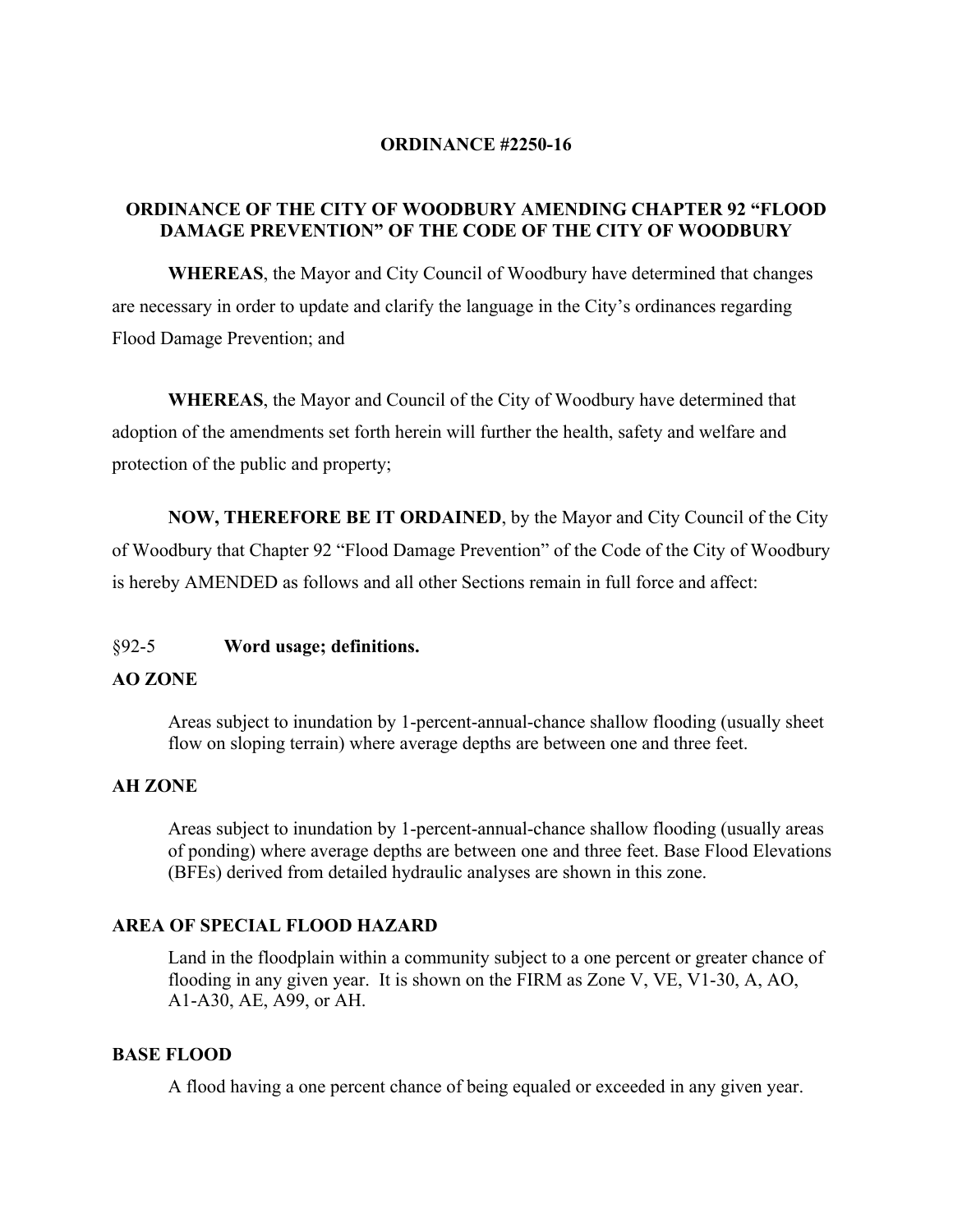#### **BASE FLOOD ELEVATION (BFE)**

The flood elevation shown on a published Flood Insurance Study (FIS) including the Flood Insurance Rate Map (FIRM). For zones AE, AH, AO, and A1-30 the elevation represents the water surface elevation resulting from a flood that has a 1-percent or greater chance of being equaled or exceeded in any given year. For zones VE and V1-30 the elevation represents the stillwater elevation (SWEL) plus wave effect (BFE = SWEL + wave effect) resulting from a flood that has a 1-percent or greater chance of being equaled or exceeded in any given year.

### **BREAKAWAY WALL**

A wall that is not part of the structural support of the building and is intended through its design and construction to collapse under specific lateral loading forces without causing damage to the elevated portion of the building or supporting foundation system.

## **ELEVATED BUILDING**

A non-basement building (i) built, in the case of a building in an Area of Special Flood Hazard, to have the top of the elevated floor, elevated above the base flood elevation plus freeboard by means of piling, columns (posts and piers), or shear walls parallel to the flow of the water, and (ii) adequately anchored so as not to impair the structural integrity of the building during a flood up to the magnitude of the base flood. In an Area of Special Flood Hazard "elevated building" also includes a building elevated by means of fill or solid foundation perimeter walls with openings sufficient to facilitate the unimpeded movement of flood waters.

#### **EROSION**

The process of the gradual wearing away of land masses.

### **EXISTING MANUFACTURED HOME PARK OR SUBDIVISION**

A manufactured home park or subdivision for which the construction of facilities for servicing the lots on which the manufactured homes are to be affixed (including, at a minimum, the installation of utilities, the construction of streets, and either final site grading or the pouring of concrete pads) is completed before the effective date of the floodplain management regulations adopted by a community.

## **FLOOD INSURANCE RATE MAP (FIRM)**

The official map on which the Federal Insurance Administration has delineated both the areas of special flood hazards and the risk premium zones applicable to the community.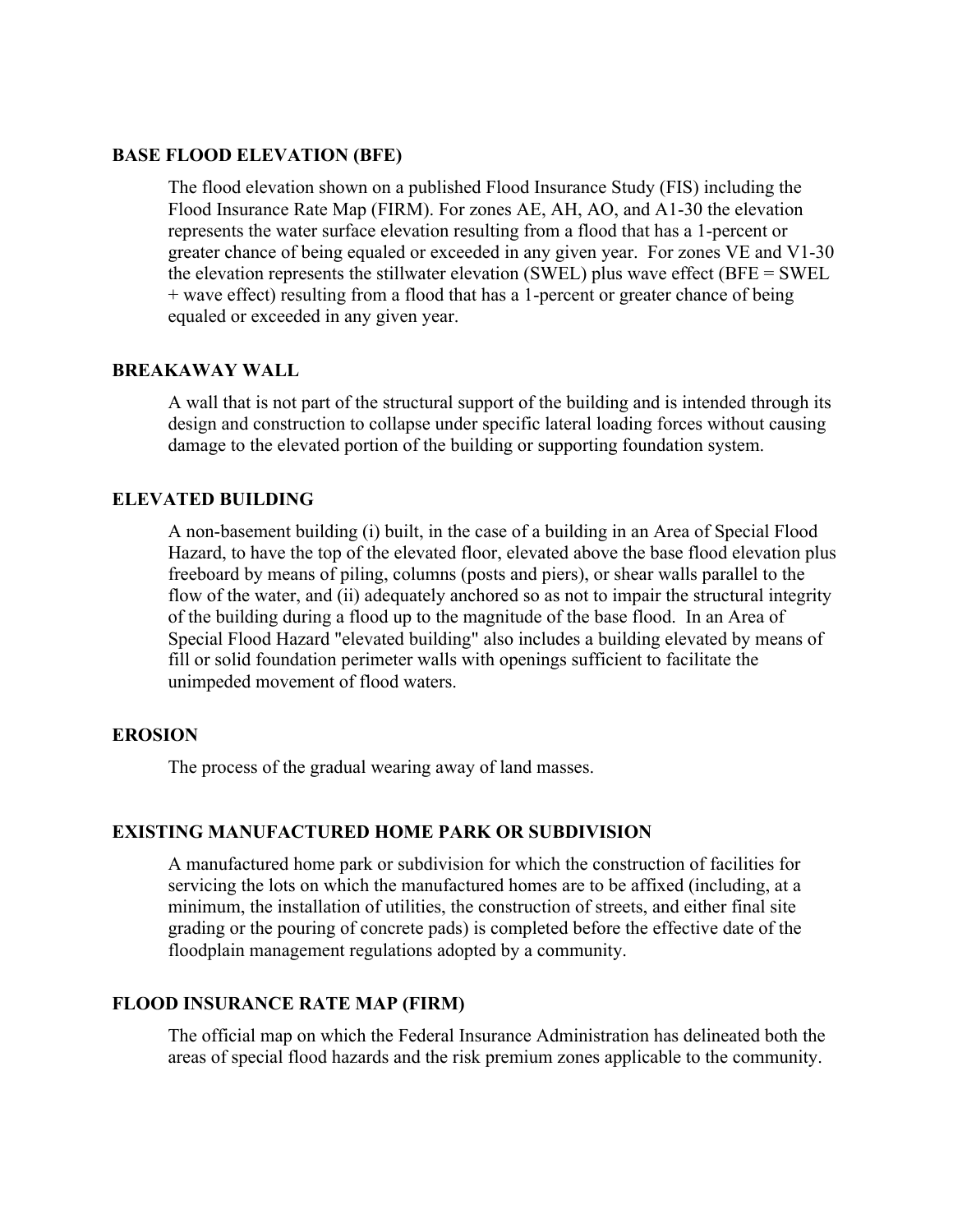### **FLOODPROOFING**

Any combination of structural and nonstructural additions, changes, or adjustments to structures which reduce or eliminate flood damage to real estate or improved real property, water and sanitary facilities, structures and their contents

#### **FREEBOARD**

A factor of safety usually expressed in feet above a flood level for purposes of flood plain management. "Freeboard" tends to compensate for the many unknown factors that could contribute to flood heights greater than the height calculated for a selected size flood and floodway conditions, such as wave action, bridge openings, and the hydrological effect of urbanization of the watershed.

### **HIGHEST ADJACENT GRADE**

The highest natural elevation of the ground surface prior to construction next to the proposed or existing walls of a structure.

### **LOWEST FLOOR**

The lowest floor of the lowest enclosed area [including basement]. An unfinished or flood resistant enclosure, useable solely for the parking of vehicles, building access or storage in an area other than a basement is not considered a building's lowest floor provided that such enclosure is not built so to render the structure in violation of other applicable non-elevation design requirements of 44 CFR Section 60.3.

#### **SUBSTANTIAL IMPROVEMENT**

Any reconstruction, rehabilitation, addition, or other improvement of a structure the cost of which equals or exceeds 50 percent of the market value of the structure before the "start of construction" of the improvement. This term includes structures which have incurred "substantial damage", regardless of the actual repair work performed. The term does not, however, include either:

 (1) Any project for improvement of a structure to correct existing violations of State or local health, sanitary or safety code specifications which have been identified by the local code enforcement officer and which are the minimum necessary to assure safe living conditions; or

 (2) Any alteration of a "historic structure", provided that the alteration will not preclude the structure's continued designation as a "historic structure".

## **VIOLATION**

The failure of a structure or other development to be fully compliant with this ordinance.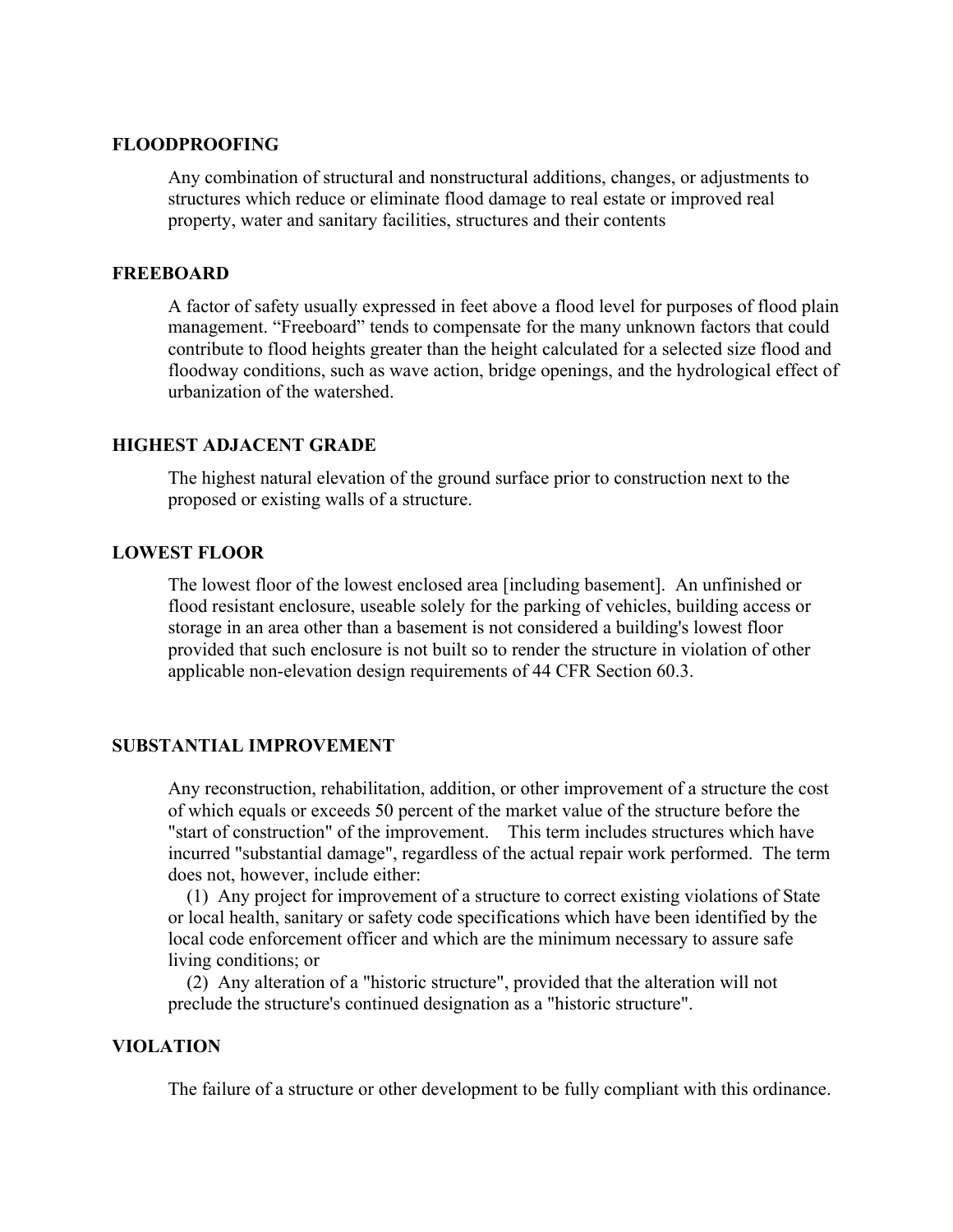A new or substantially improved structure or other development without the elevation certificate, other certifications, or other evidence of compliance required in 44 CFR  $§60.3(b)(5)$ , (c)(4), (c)(10), (e)(2), (e)(4), or (e)(5) is presumed to be in violation until such time as that documentation is provided.

# **§92-7 Basis for establishing the areas of special flood hazard**.

- A. The areas of special flood hazard for the City of Woodbury, Community No. 340216, are identified and defined on the following documents prepared by the Federal Emergency Management Agency:
	- (1) A scientific and engineering report, "Flood Insurance Study, Gloucester County, New Jersey (All Jurisdictions)" dated August 17, 2016.
	- (2) "Flood Insurance Rate Map" for Gloucester County, New Jersey (All Jurisdictions), as shown on Index and panel(s) 34015C0081F, 34015C0082F, 34015C0083F and 34015C0084F, whose effective date is August 17, 2016.
- B. The above documents are hereby adopted and declared to be a part of this ordinance. The Flood Insurance Study, maps and advisory documents are on file at 33 Delaware Street, Woodbury, New Jersey.

# **§92-8 Violations and penalties**.

In the first sentence, change the word "located" to "re-located to" the remainder of that paragraph remains the same.

# **§92-14 Duties and responsibilities of local administrator.**

Add new paragraph E. and former E. "Interpretation of FIRM boundaries" now becomes F.:

- E. Substantial Damage Review.
	- (1) After an event resulting in building damages, assess the damage to structures due to flood and non-flood causes.
	- (2) Record and maintain the flood and non-flood damage of substantial damage structures and provide a letter of Substantial Damage Determination to the owner and the New Jersey Department of Environmental Protection, Dam Safety and Flood Control Section.
	- (3) Ensure substantial improvements meet the requirements of sections 92-17A SPECIFIC STANDARDS, RESIDENTIAL CONSTRUCTION, and 92-17B, SPECIFIC STANDARDS, NONRESIDENTIAL CONSTRUCTION.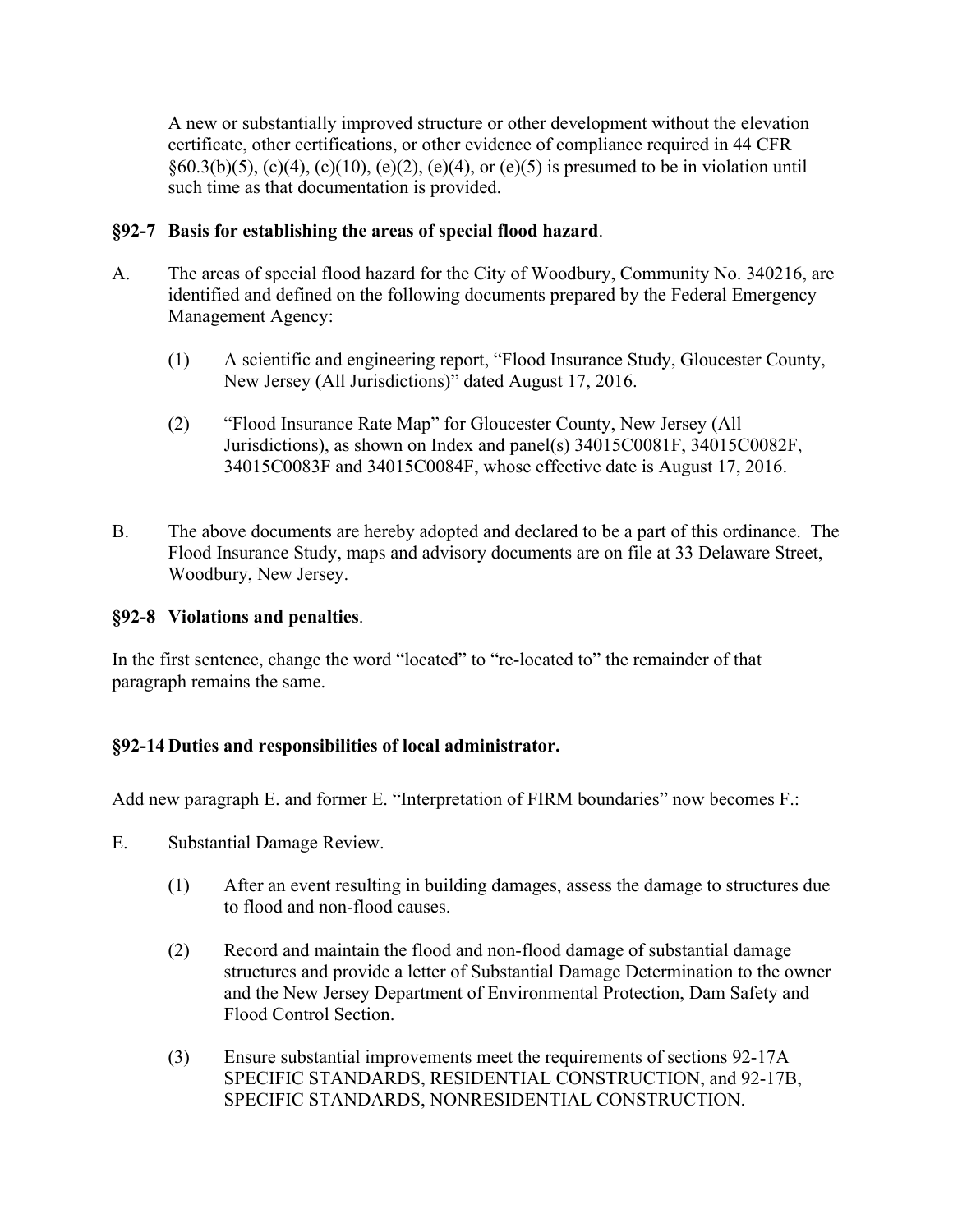# **§92-16 General standards for flood hazard reduction.**

In all areas of special flood hazards, compliance with the applicable requirements of the Uniform Construction Code (N.J.A.C. 5:23) and the following standards, whichever is more restrictive, is required:

C.

- (4) For all new construction and substantial improvements the electrical, heating, ventilation, plumbing and air-conditioning equipment and other service facilities shall be designed and/or located so as to prevent water from entering or accumulating within the components during conditions of flooding.
- D. Add the following phrase after the word "proposals" in sections (1), (2), (3) and (4):

"and other proposed new development"

E. Add the following phrase after the phrase "(2) openings":

"in at least two exterior walls of each enclosed area,"

# **§92-17 Specific standards for flood hazard reduction.**

- A. Residential construction.
	- (1) New construction and substantial improvement of any residential structure located in an A or AE zone shall have the lowest floor, including basement together with the attendant utilities and sanitary facilities, elevated at or above the base flood elevation plus one (1) foot or as required by ASCE/SEI 24-14, Table 2-1, whichever is more restrictive;
	- (2) Require within any AO or AH zone on the municipality's FIRM that all new construction and substantial improvement of any residential structure shall have the lowest floor, including basement together with the attendant utilities and sanitary facilities, elevated above the depth number specified in feet plus one (1) foot, above the highest adjacent grade (at least three feet if no depth number is specified). And, require adequate drainage paths around structures on slopes to guide floodwaters around and away from proposed structures.\

B. Nonresidential construction. In an Area of Special Flood Hazard, all new construction and substantial improvement of any commercial, industrial or other nonresidential structure located in an A or AE zone shall have the lowest floor, including basement together with the attendant utilities and sanitary facilities, either: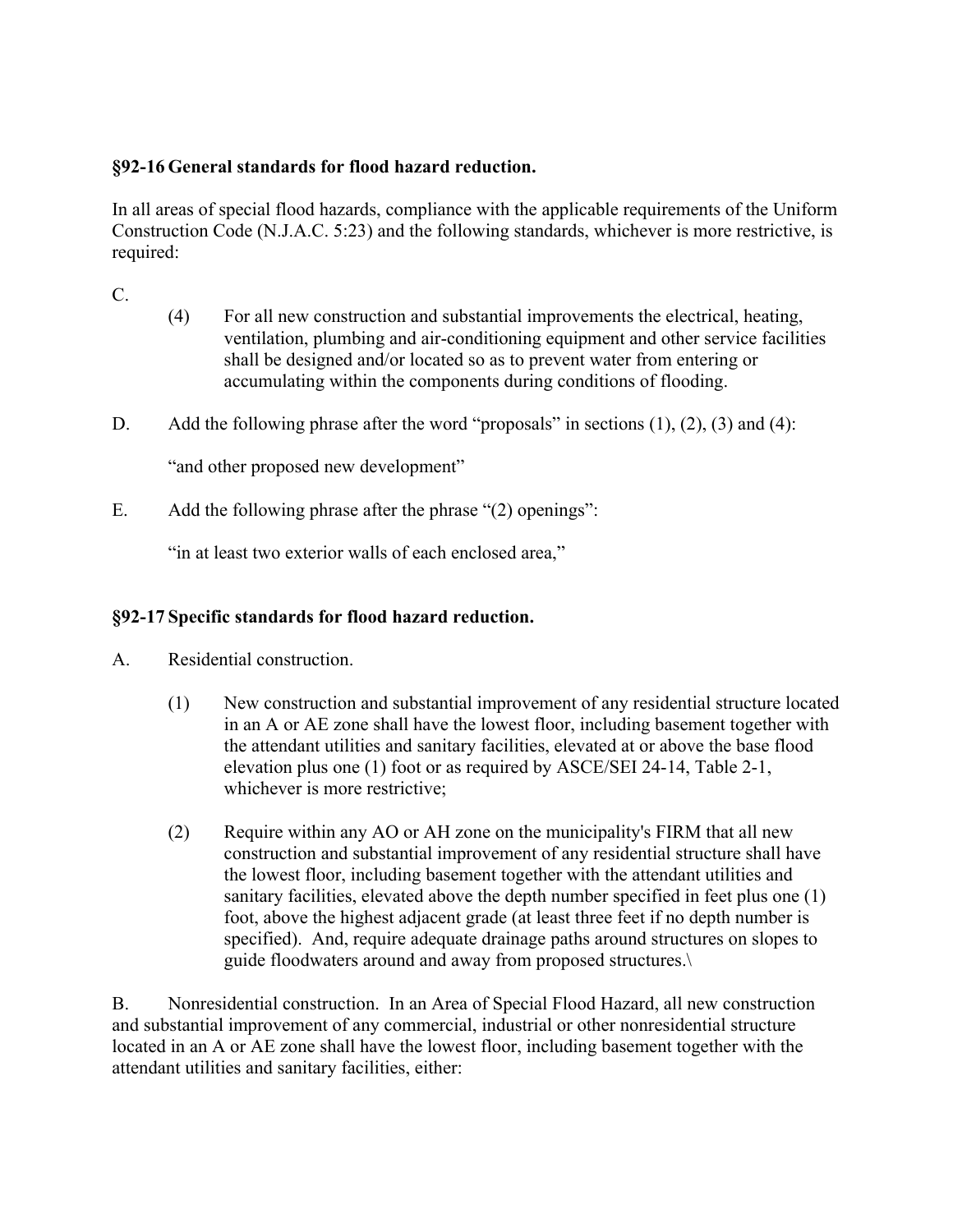- (1) Elevated to or above the base flood elevation plus one (1) foot or as required by ASCE/SEI 24-14, Table 2-1, whichever is more restrictive; and
- (2) Require within any AO or AH zone on the municipality's DFIRM to elevate above the depth number specified in feet plus one (1) foot, above the highest adjacent grade (at least three feet if no depth number is specified). And, require adequate drainage paths around structures on slopes to guide floodwaters around and away from proposed structures;
- (3) Be floodproofed so that below the base flood level plus one (1) foot or as required by ASCE/SEI 24-14, Table 6-1, whichever is more restrictive, the structure is watertight with walls substantially impermeable to the passage of water;
- (4) Have structural components capable of resisting hydrostatic and hydrodynamic loads and effects of buoyancy; and,
- (5) Be certified by a registered professional engineer or architect that the design and methods of construction are in accordance with accepted standards of practice for meeting the applicable provisions of this subsection. Such certification shall be provided to the official as set forth in section 92-14C(2)(b).

# C. **Manufactured Homes.**

- (1) Manufactured homes shall be anchored in accordance with section 92-16A(2).
- (2) All manufactured homes to be placed or substantially improved within an area of special flood hazard shall:
	- (a) Be consistent with the need to minimize flood damage;
	- (b) Be constructed to minimize flood damage;
	- (c) Have adequate drainage provided to reduce exposure to flood damage; and
	- (d) Be elevated on a permanent foundation such that the top of the lowest floor is at or above the base flood elevation plus one (1) foot or as required by ASCE/SEI24-14, Table 2-1, whichever is more restrictive.

# **§92-18 Severability.**

If any section, subsection, paragraph, sentence, clause, or phrase of this Ordinance shall be declared invalid for any reason whatsoever, such a decision shall not affect the remaining portions of the Ordinance, which shall remain in full force and effect, and for this purpose the provisions of this Ordinance are hereby declared to be severable.

**BE IT FURTHER ORDAINED** that this Ordinance shall take effect immediately upon

final passage, approval and publication as required by law.

or